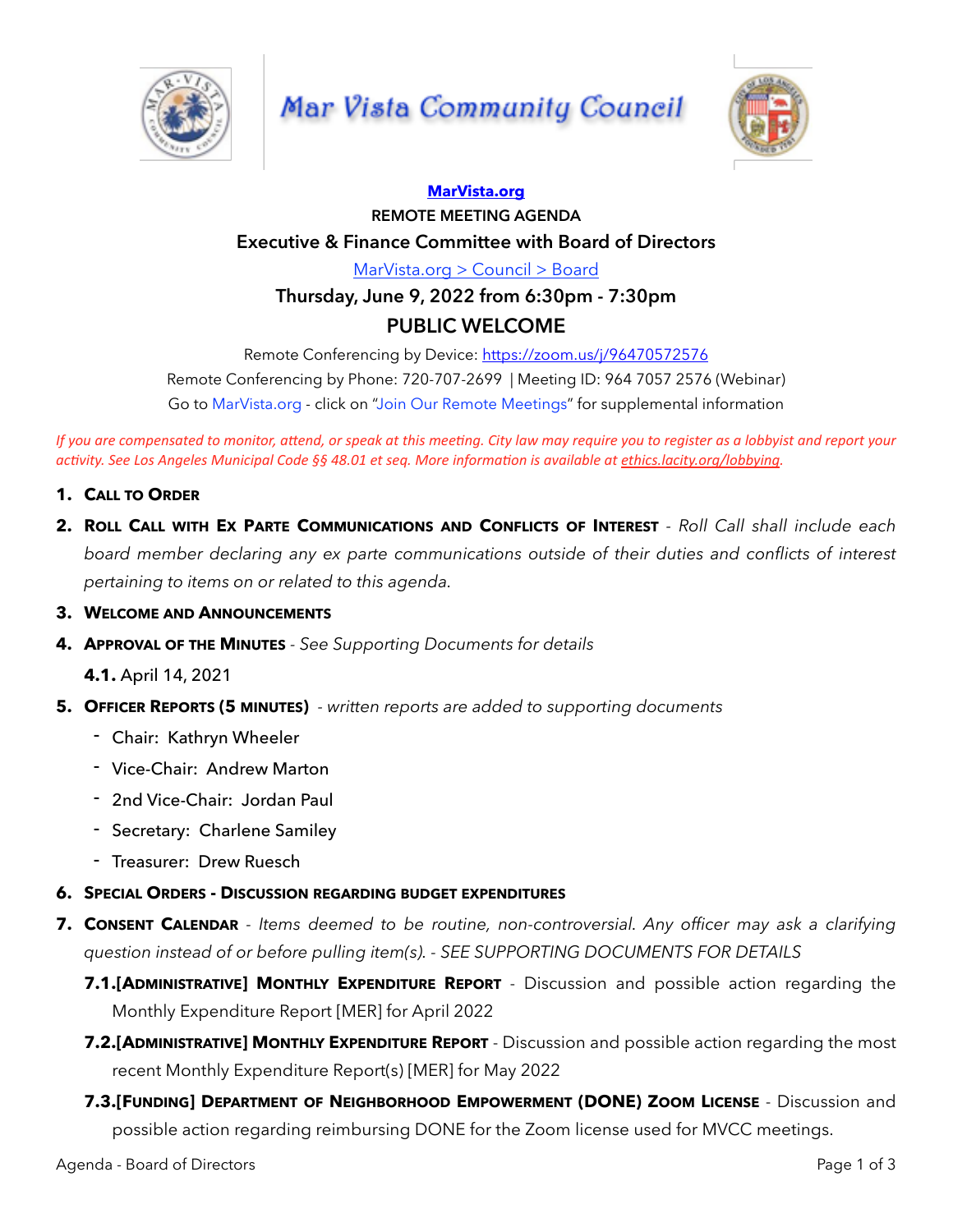- **7.4.[FUNDING] IMPROVEMENTS TO THE MVCC AREA AT THE MAR VISTA LIBRARY** Discussion and possible action regarding an expenditure, not to exceed \$600, to purchase a printed foam/poster board, literature stand, and other items needed to improve the look and usefulness of the MVCC area at the Mar Vista Library which encourages stakeholder participation.
- **7.5.[ADMINISTRATIVE] FY2021-2022 Budget Adjustments** Discussion and possible action regarding adjustments to the FY 2021-2022 budget for June 2022.
- **7.6.[ADMINISTRATIVE] FY2022-2023 Budget Administrative Packet** Discussion and possible action regarding the FY 2022-2023 Administrative Packet.

### **8. EXCLUDED CONSENT CALENDAR ITEMS**

**9. STANDARD ORDER OF BUSINESS (30 MINUTES)** *- None*

**10.PUBLIC COMMENTS FOR ITEMS NOT ON THIS AGENDA (15 MINUTES)** *- 3 minutes per speaker, if time permits. The MVCC is built on Stakeholder participation and input; especially through our committees (see [MarVista.org](http://MarVista.org) > Council > Committees). The Brown Act provides for a "part of the meeting where the public can comment on any item of interest that is within the subject matter jurisdiction of the local*  agency." The MVCC is an advisory board to the Los Angeles City Council and, as such, its jurisdiction is *restricted within Los Angeles and most importantly, the Mar Vista Community. Therefore, please keep public comments within the MVCC jurisdiction and on matters that the MVCC may act upon in future meetings. Thank you for your involvement with the MVCC. Please feel free to contact us [\(info@MarVista.org\)](mailto:info@MarVista.org) if we may be of service.*

#### **11.ADJOURNMENT**

**PUBLIC INPUT AT NEIGHBORHOOD COUNCIL MEETINGS** – Since the governor's Executive Order N-29-20 (March 17, 2020) and due to concerns over COVID-19, the Mar Vista Community Council meetings are held virtually. All information to join virtually is located at the top of the agenda. If joining by phone, use Star (\*) 9 to raise your hand when the request for Public Comments is made. Comments from the public on agenda items will be heard only when the respective item is being considered. Comments from the public on other matters not appearing on the agenda that are within the Board's jurisdiction will be heard during the Public Comments for Items NOT on This Agenda period. Please note that under the Brown Act, the Board is prevented from acting on a matter that you bring to its attention during this period; however, the issue raised by a member of the public may become the subject of a future Board meeting. Public comment is limited to 3 minutes per speaker, unless adjusted by the presiding officer of the Board. Use the Zoom Link and phone numbers listed at the top of this agenda.

**NOTICE TO PAID REPRESENTATIVE** - If you are compensated to monitor, attend, or speak at this meeting City law may require you to register as a lobbyist and report your activity. See Los Angeles Municipal Code. 48.01 et seq. More information is available at [ethics.lacity.org/lobbying](http://ethics.lacity.org/lobbying). For assistance, please contact the Ethics Commission at (213) 978-1960 or [ethics.commission@lacity.org](mailto:ethics.commission@lacity.org).

**PUBLIC POSTING OF AGENDAS** - Agendas are posted for public review at Mar Vista Recreation Center, 11430 Woodbine Street, Mar Vista, CA 90066 or [MarVista.org](http://MarVista.org).

**SUBSCRIBE** to our agendas via email through the Los Angeles City's Early Notification System at [https://www.lacity.org/government/subscribe-agendasnotifications/](https://www.lacity.org/government/subscribe-agendasnotifications/neighborhood-councils) [neighborhood-councils.](https://www.lacity.org/government/subscribe-agendasnotifications/neighborhood-councils)

**THE AMERICAN WITH DISABILITIES ACT**- As a covered entity under Title II of the Americans with Disabilities Act, the City of Los Angeles does not discriminate on the basis of disability and, upon request, will provide reasonable accommodation to ensure equal access to its programs, services and activities. Sign language interpreters, assistive listening devices and other auxiliary aids and/or services, may be provided upon request. To ensure availability of services, please make your request at least 3 business days (72 hours) prior to the meeting you wish to attend by contacting the Department of Neighborhood empowerment by email: [NCSupport@lacity.org](mailto:NCSupport@lacity.org) or phone: (213) 978-1551.

PUBLIC ACCESS OF RECORDS - In compliance with Government Code section 54957.5, non-exempt writings that are distributed to a majority or all of the board in advance of a meeting may be viewed at our website, [MarVista.org](http://MarVista.org), or at the scheduled meeting. In addition, if you would like a copy of any record related to an item on the agenda, they may be downloaded from our website; visit [MarVista.org > Council > Board](http://MarVista.org).

**RECONSIDERATION AND GRIEVANCE PROCESS** - For information on MVCC's process for board action reconsideration, stakeholder grievance policy, or any other procedural matters related to this Council, please consult the MVCC Bylaws. The Bylaws are available at our Board meetings and our website, [MarVista.org](http://MarVista.org).

**SERVICIOS DETRADUCCION** - Si requiere servicios de traducción, favor de avisar al Concejo Vecinal 3 días de trabajo (72 horas) antes del evento. Por favor contacte a [chair@marvista.org](mailto:chair@marvista.org) para avisar al Concejo Vecinal.